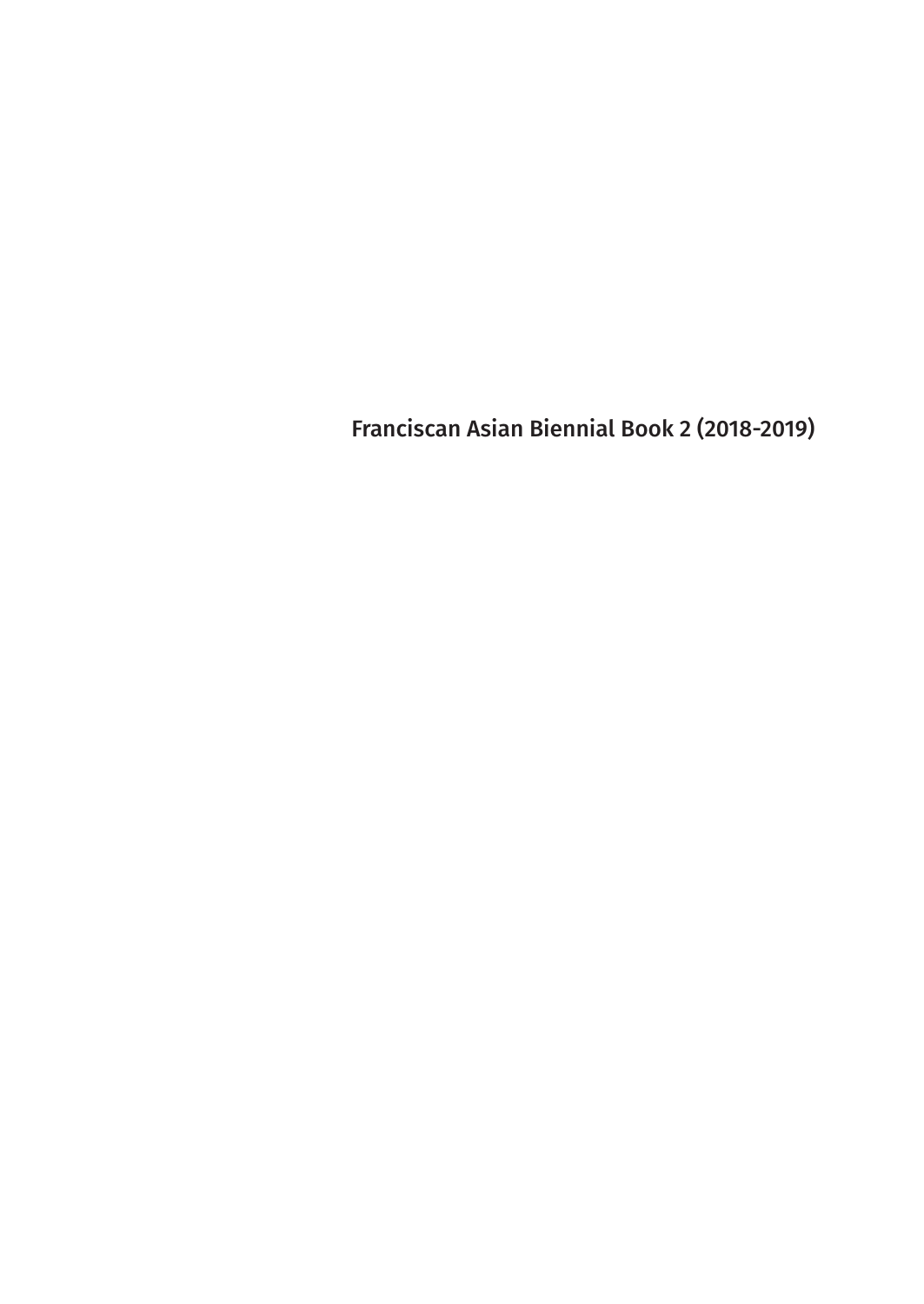To all our friends and benefactors who always sustain us with strong faith, constant prayer, and generous sacrifices. We remember you in our prayers with gratitude. May God bless you and your families!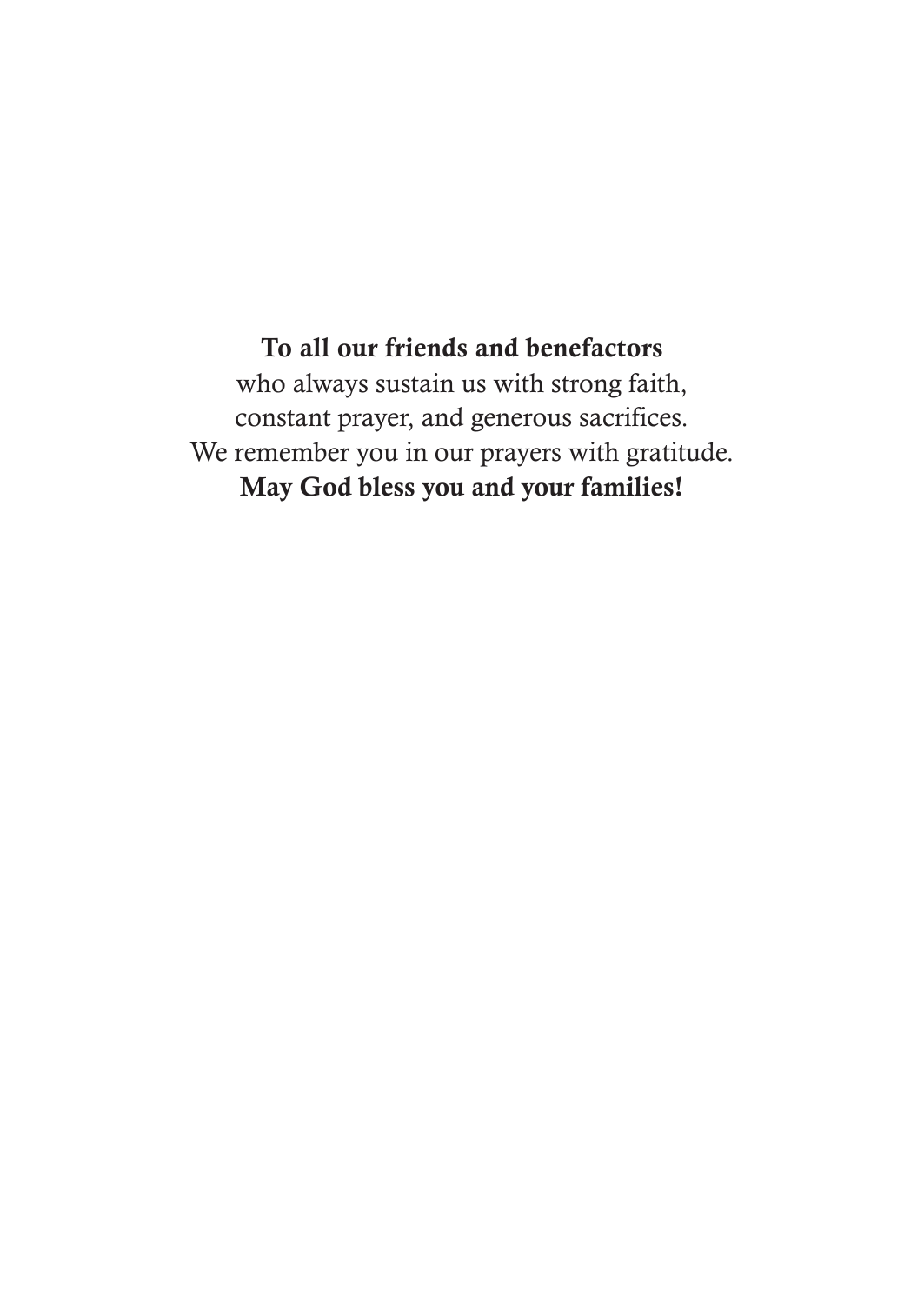Dinh Anh Nhue Nguyen OFMConv Jude Winkler OFMConv (eds.)

### **Franciscan Asian Biennial Book 2 (2018-2019)**

On the Venerable Van Thuan's Spirituality and Other Essays For/From Asia

#### **Contributors:**

Affatato Paolo Dinh Van Diep (Joseph) O.Carm. Masuda Ken CMF Nguyen Dinh Anh Nhue OFMConv Nguyen Van Vien Panaligan Alfonsus (Dante) OFMConv Torti Mazzi Rita Oppes Stéphane, OFM Léthel François-Marie OCD Miyashita Eulalia Keiko Tran Van Hoai (Francis Xavier) OFMConv

> Miscellanea Francescana Rome 2020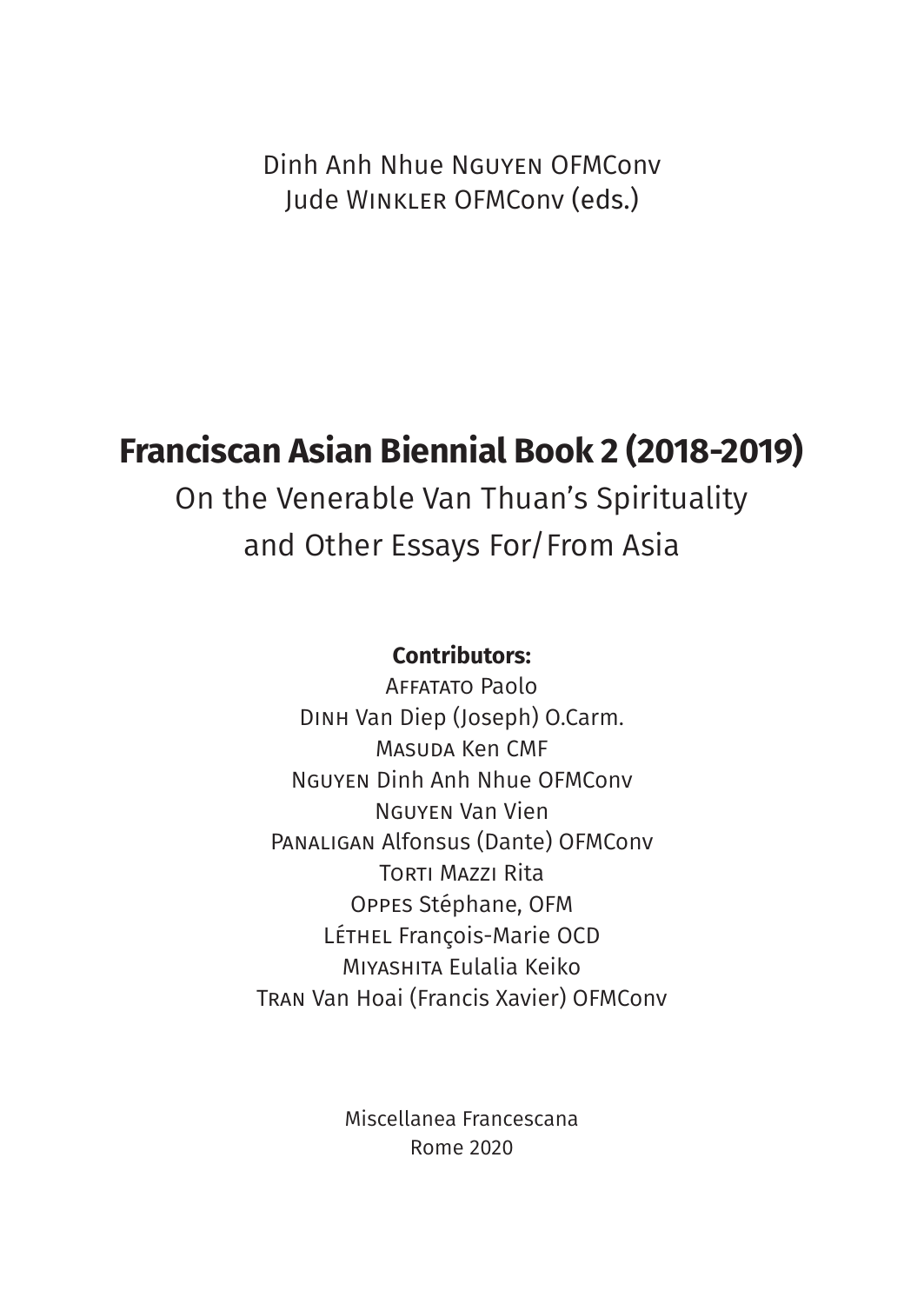*Nihil Obstat* for publication: Prot. N. 260/2020 Rome, 17/03/2020 Rev. Fr. Carlos Trovarelli OFMConv Minister General

*Editors*: Dinh Anh Nhue Nguyen OFMConv, Jude Winkler OFMConv *Title*: Franciscan Asian Biennial Book 2 (2018-2019) *Subtitle*: On the Venerable Van Thuan's Spirituality and Other Essays For/From Asia *The essays in this book express their authors' views and not the editors' nor the publisher's.*

*Cover Photo*: Sunset at Ha Long Bay, Vietnam (© Juan Carlos Mejia Leon) *Cover and layout*: Dinh Anh Nhue Nguyen OFMConv

Casa Editrice Miscellanea Francescana, Rome 2020. Via del Serafico 1 00142 Roma Tel. & Fax: (+39) 06 51503 603 Email: miscfranc@gmail.com; editricemf@gmail.com

Printed in Italy. Copyright © 2020 reserved by Casa Editrice Miscellanea Francescana

ISBN: 978-88-87931-84-6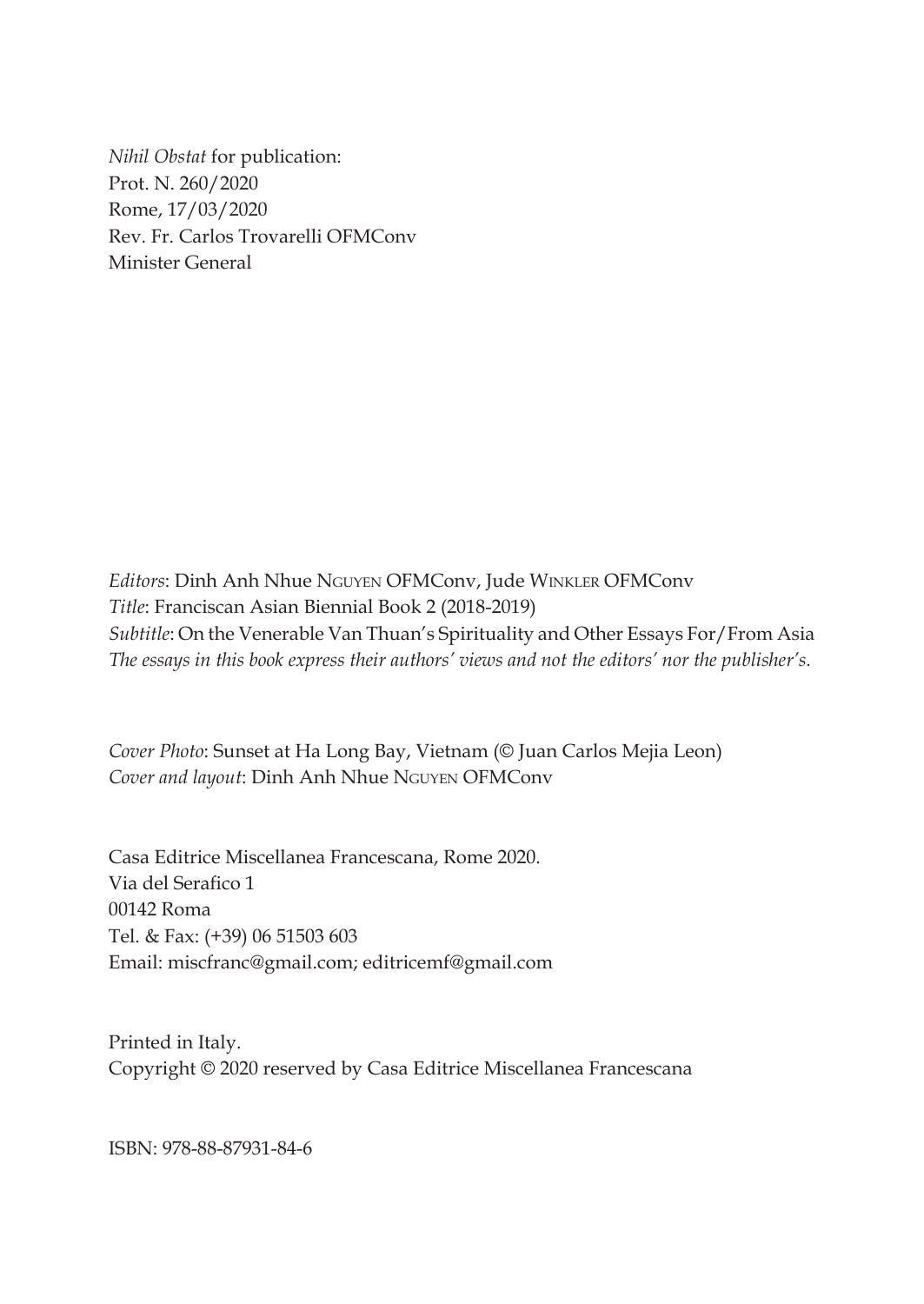### PRESENTATION

This second collective study of the Franciscan Institute for Asian Theological Studies (FIATS) includes essays on the Venerable Van Thuan's spirituality and other contributions on faith living and inculturation in Asia.<sup>1</sup> Like in the first volume of the Franciscan Asian Biennial Book, the readers will find here materials for study, reflection, and information on Christian and Franciscan thought and activities in Asian cultures and societies. Concretely, there are thirteen articles in three sections: Studies, Reflections, and Reports/Book Reviews.

The Studies section has two parts. The first one offers three essays on the Vietnamese Cardinale Nguyen Van Thuan, who has been recently proclaimed "Venerable" by the Catholic Church. Stéphane Oppes OFM presents the figure of Cardinale Van Thuan as theologian and teacher of Christian hope. François-Marie Léthel OCD explores Van Thuan's Eucharistic spirituality, whereas Dinh Anh Nhue Nguyen OFMConv offers *Introductory Remarks on the Inculturated Reading of the Gospel* in the Spiritual Exercises of this Vietnamese Venerable. These three contributions are actually short version of research papers, presented to the First Internationaly Symposium on this Venerable's spirituality, organized by FIATS in Rome. They are sort of exclusive English anticipation of the full articles, which will be published in the forthcoming *Acts of the Symposium* in Italian, English, and Vietnamese.<sup>2</sup>

The second part of Studies section includes three articles exploring inculturation issues from various perspectives. Rita Torti Mazzi, a bib-

<sup>1.</sup> The book publication was delayed due to the lockdown in Italy caused by the coronavirus pandemic.

<sup>2.</sup> The Italian version of these papers has recently been published in the academic Review *Miscellanea Francescana* 119/III-IV (2019) 498-540.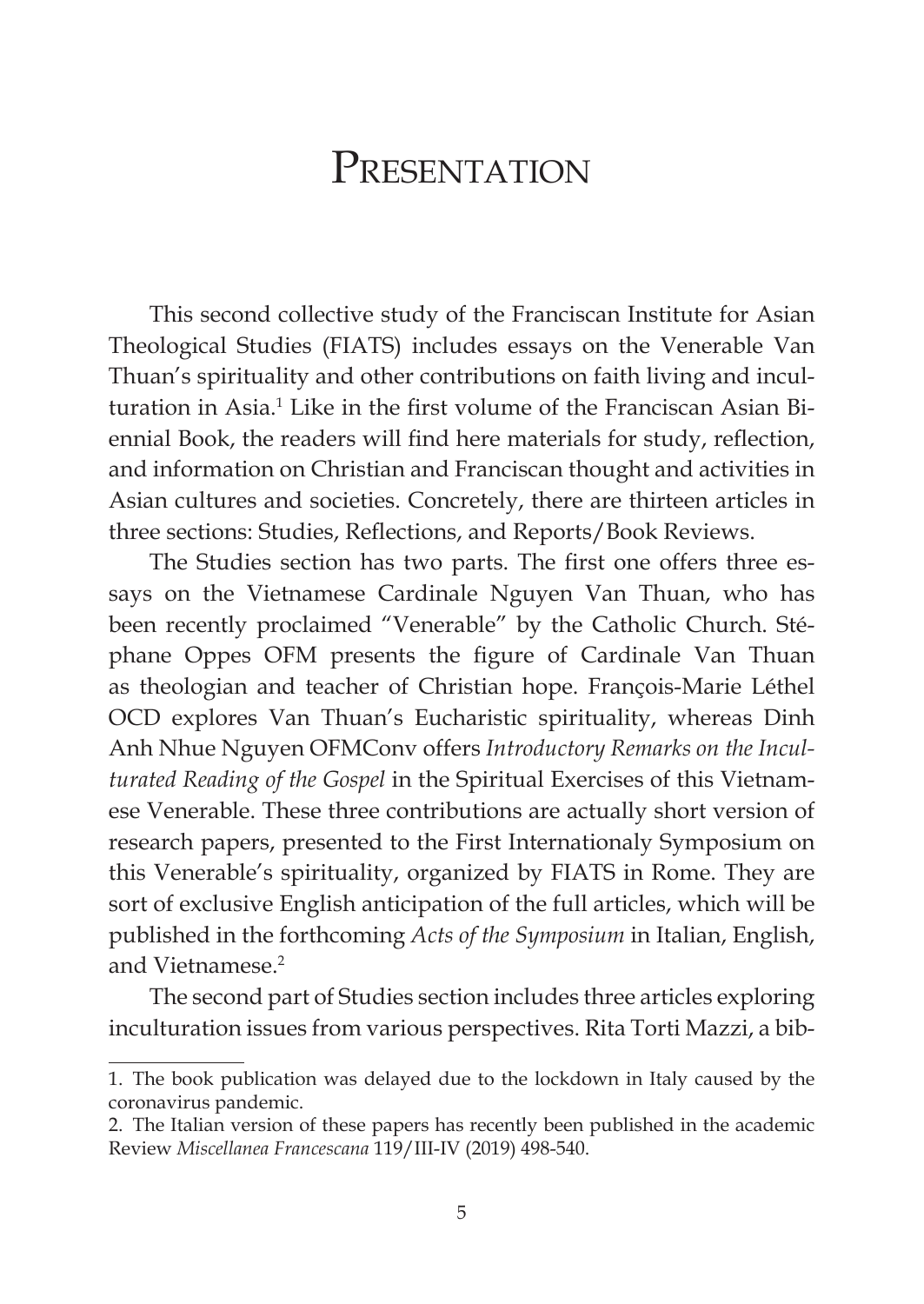lical scholar, offers a thorough comparative study on Creation and Decreation in the Literature of Mesopotamia and in the Book of Genesis, in order to point out the importance of reading Biblical stories of origin in their Ancient Near Eastern cultural background. Van Vien Nguyen, instead, presents a systematic overview on aspects of inculturation according to the Apostolic Exhortations to regional churches, which would be useful to clarify ideas on the Catholic Church teaching in this regard. In the end, Van Diep Dinh, O.Carm., examines Consecrated Life in Vietnam in light of the local traditions and Christian theology of mission.

The Reflections section of this volume focuses on the life of faith in Japan and North Korea with four essays of various lengths. Some of them are fruit of the FIATS Study Meeting on November 24th, 2018, on the Vietnamese and Japanese Martyrs' spirituality for today. Ken Masuda CMF opens the series with a personal reflection on the Japanese martyrs; Keiko Miyashita continues with a short but intense thought on *How to Live Faith in Today's Japan* with the Martyrs' Spiritual Heritage; Francis Xavier Van Hoai Tran OFMConv reflects on the Vietnamese Catholic Youth in Japan, sharing pastoral concerns and hopes. The section is enriched with a special essay of Paolo Affatato on the situation in North Korea, which is still "Waiting for an Ecclesiastical Spring."

The section of Reports/Book Reviews starts with a lengthy report on the Filipino Friar-Students' pastoral and academic activities during the Year of St. Bonaventure 2018-2019, with a summary of Filipino friars-students' "reception" of the Bonaventurian theological vision and some projects for the future. Next, there is a special report on the International Symposium on Transforming Mission in Asia on December 2019 in Rome to celebrate the 20th anniversary of the Papal document *Ecclesia in Asia*. The section ends with a bibliographical overview on books and articles on Asian theology in the period of 2016-2019.

The contributions in this book offer inquiries and reflections in biblical, theological, and Franciscan research, which might seem far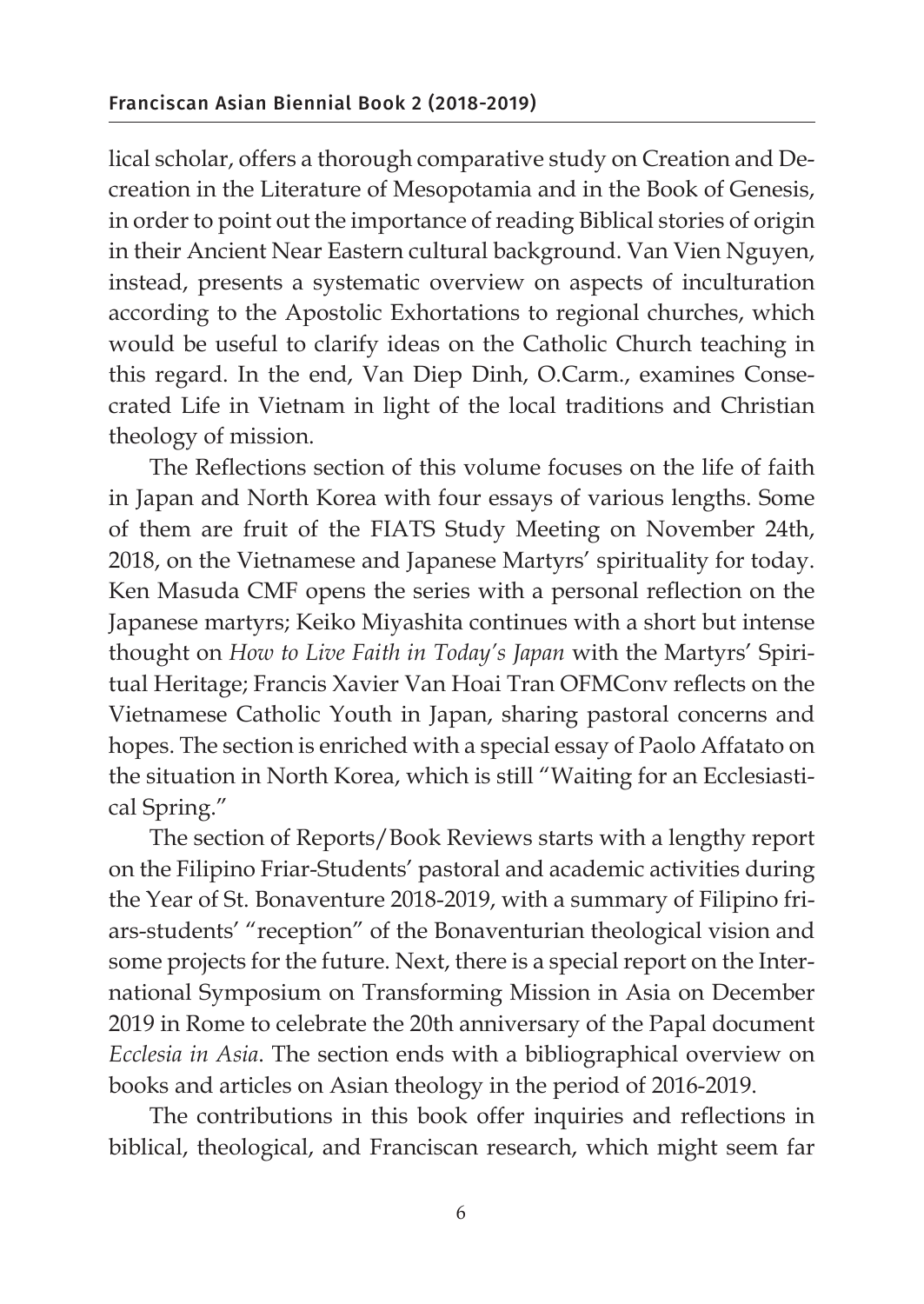from perfection and need further development. There also may be not many ground-breaking or well-argued theories of Christian faith inculturation. Nevertheless, despite possible imperfections, the volume marks another important step for the work and development of our recently founded FIATS. Therefore, I am grateful to all the contributors and translators, as well as to the English editor, Fr. Jude Winkler, for his enormous and precious help. Hopefully, the book, fruit of our common effort, will serve as a stimulus for Asian Christians, especially for the Franciscans, to reflect and to share with one another thought and experience of living faith in their places.

*Dinh Anh Nhue Nguyen OFMConv*



## NOTE ON EDITORS AND CONTRIBUTORS

Affatato Paolo is responsible for the Asian editorial office at the Vatican news agency "Fides" and for the review of culture and mission "Omnis Terra," both edited by the Pontifical Mission Societies, Vatican City. He is among the collaborators of the "International Center for Mission and Formation" (CIAM). A graduate in the study of Art, he holds specializations in "Philosophy and Politics of the Twentieth Century" and in "Epistemology"; he took courses in Social communications at the Pontifical Gregorian University and in Islamic studies at the Pontifical Institute for Arabic and Islamic Studies. A member of "Letter22," an association of journalists and scholars, which studies foreign policy and culture, as well as member of the international NGO "Afgana," he is the author of reportage on different Asian countries published in Italian newspapers and magazines. He was editor with Emanuele Giordana of *Il Dio della guerra: Viaggio nei falsi conflitti*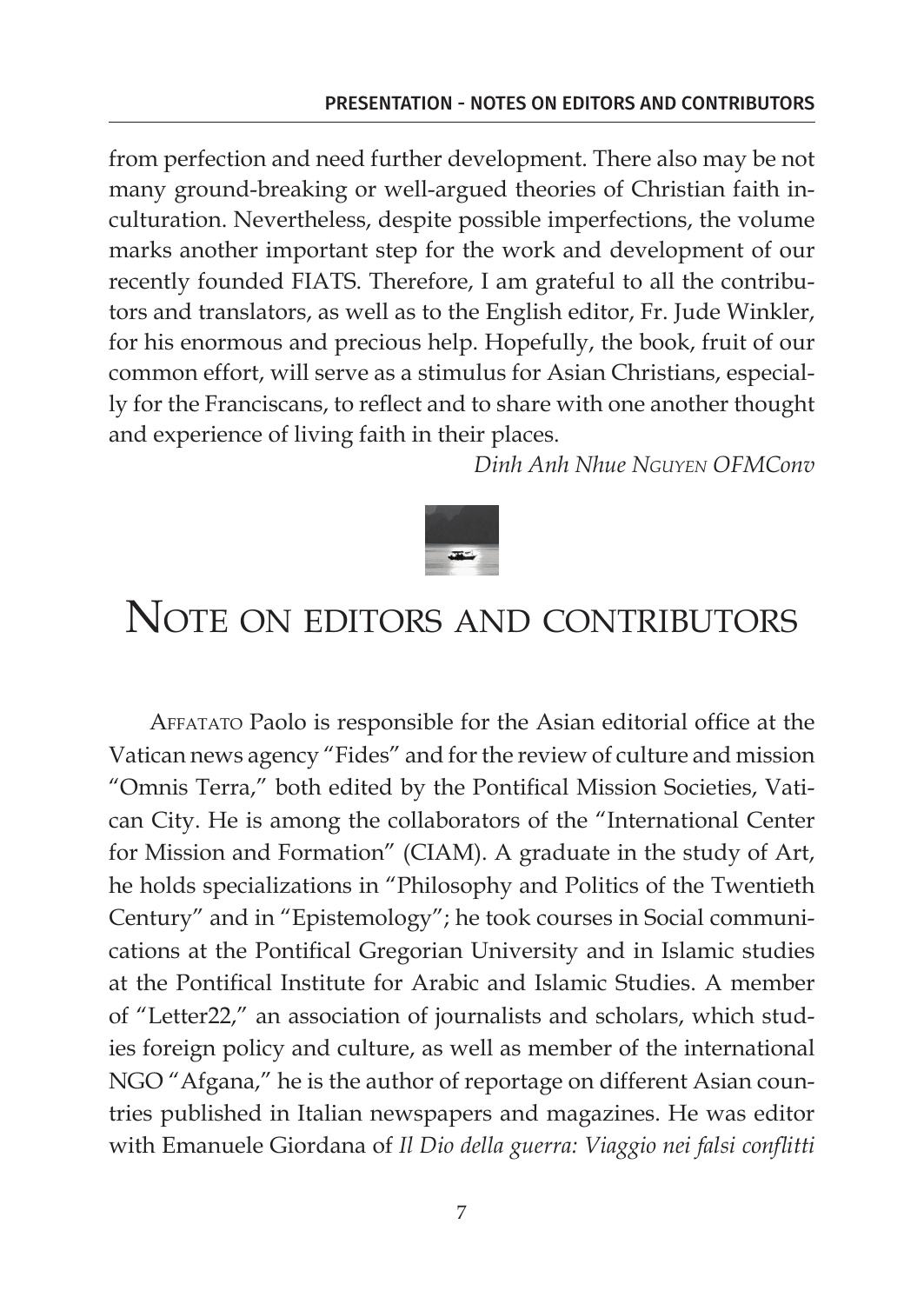*di religione* [God of war: A journey into false religious conflicts] (Milan: Guerini, 2002); *A Oriente del Profeta* [East of the Prophet] (Milan: ObarraO, 2005), on Islam in Asia; *Geopolitica dello tsunami* [Geopolitics of the tsunami] (Milan: ObarraO, 2005). He contributed to different publications edited by "Asia Maior," an Italian think-tank engaged in Asian studies. He contributed to *A Oriente del Califfo: Lo Stato Islamico nella umma non araba* [East of the Caliph. The Islamic State in the non-Arab umma] (Turin: Rosenberg & Sellier, 2017); and *La Grande Illusione: 40 anni di guerra in Afghanistan* [The great illusion: 40 years of war in Afghanistan] (Turin: Rosenberg & Sellier, 2017). In 2020 his book *Shahabaz Bhatti: L'aquila del Pakistan (Shahabaz Bhatti: The Pakistani eagle)* was published both in Italian and English by the Edizioni Messaggero Padova (EMP).

Dinh Van Diep (Joseph) O.Carm., a Vietnamese member of the Carmelite Order, is currently working on his doctoral dissertation at the Pontifical Gregorian University, Rome. His research interests are focused on topics concerning Christianity in Asia, mainly specializing in Christology, interculturation, and interreligious dialogue.

Léthel François-Marie OCD joined the Order of Discalced Carmelites (Province of Paris) in 1967 and was ordained a priest in 1975. After his license in Philosophy, he obtained a license in Theology at the *Institute Catholique de Paris*, with a thesis on Saint Maximus the Confessor, under the direction of Fr. Marie-Joseph Le Guillou OP (*Théologie de l'Agonie du Christ. La liberté humaine du Fils de Dieu et son importance sotériologique mises en lumière par saint Maxime le Confesseur* [Théologie Historique 52; Paris: Beauchesne, 1979]). He received his doctorate in Theology at the University of Fribourg (Switzerland) in 1989, under the direction of Fr. Christoph Schönborn OP with a thesis entitled *Connaître l'Amour du Christ qui surpasse toute Connaissance. La Théologie des Saints* (Venasque: Carmel Editions, 1989). Father Léthel has lived in Rome since 1982, teaching dogmatic and spiritual theology at the Pontifical Theological Faculty *Teresianum*. Nominated Consultor for the Causes of Saints by John Paul II in 2004, he was also appointed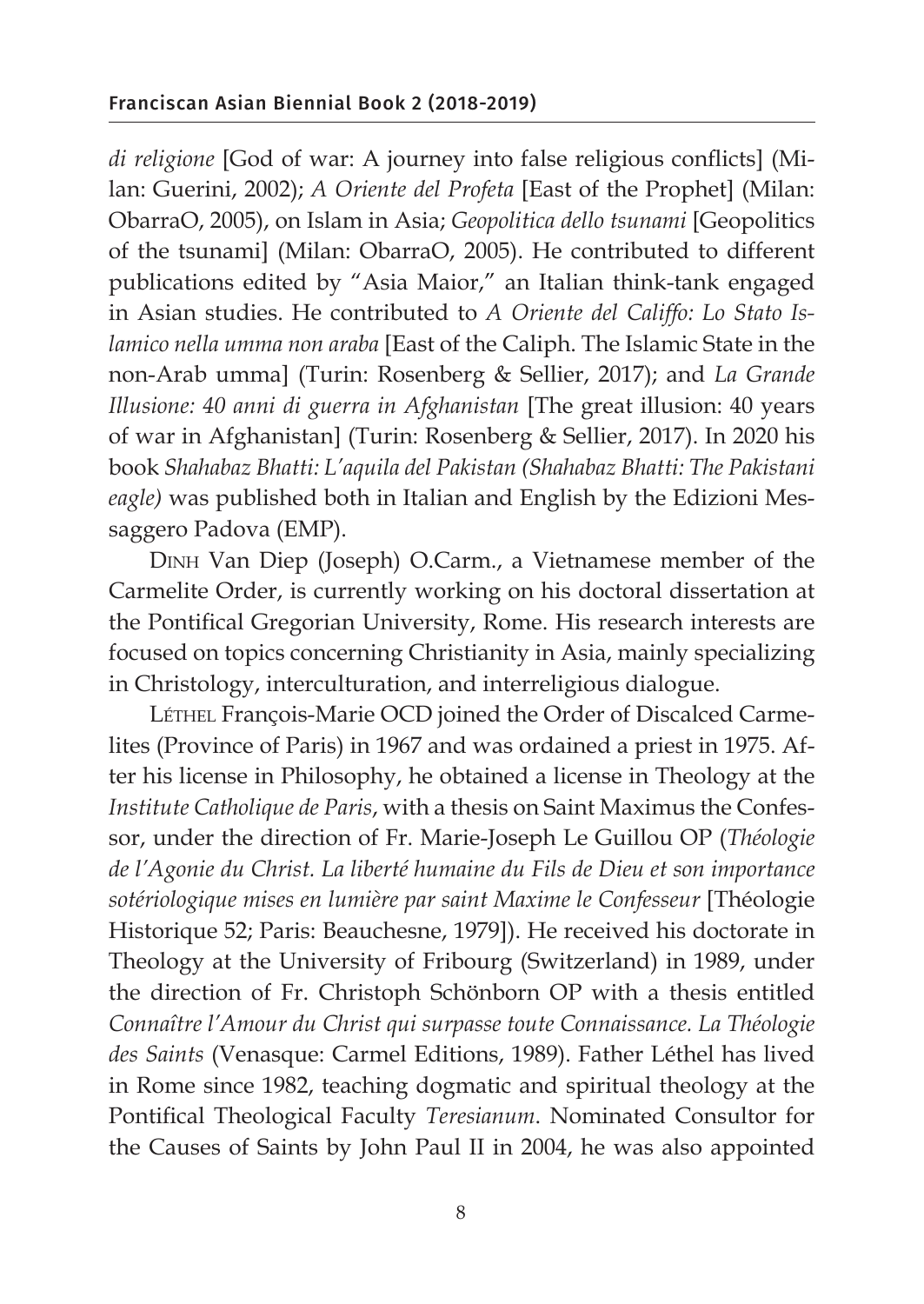Prelate Secretary of the Pontifical Academy of Theology by Benedict XVI in 2008. Among his numerous studies on the theology of saints are especially books on Teresa of Lisieux: *L'Amore di Gesù. La cristologia di santa Teresa di Gesù Bambino* (Rome-Vatican: Libreria Editrice Vaticana, 1999), Luigi Maria di Montfort: *L'amour de Jésus en Marie* (2 vol.; Genève: Ed. Ad Solem, 2000) and Gemma Galgani: *L'Amore di Gesù Crocifisso Redentore dell'uomo. Gemma Galgani* (Rome-Vatican: Libreria Editrice Vaticana, 2004). In 2011, he was called upon by Benedict XVI to preach the Lenten spiritual exercises for His Holiness and the Roman Curia. The text was published as a book: *La Luce di Cristo nel Cuore della Chiesa. Giovanni Paolo II e la Teologia dei Santi* [The Light of Christ in the Heart of the Church. John Paul II and the Theology of Saints] (Rome-Vatican: Libreria Editrice Vaticana, 2011).

MASUDA Ken CMF is a member of the Claretian Missionaries from Japan. He obtained a Licentiate of Sacred Theology (STL) at Sophia University (Tokyo). Currently he is preparing his doctoral thesis on Dogmatic theology at the Pontifical Gregorian University. His research focuses on Ecclesiology, especially the issue of the maternal and missionary character of the universal Church.

Miyashita Keiko is a Japannese nun of the Congregation of the Sisters Adorers Handmaids of the Blessed Sacrament and of Charity (since 1966). After a thorough religious formation in theology, spirituality and the pedagogy of the congregation as well as academic studies in social work, studies etc. and various forms of training (study and skills), she worked in social education and pre-school education for female students in the student dormitory and the kindergarten run by the Congregation. Since 1993, she has been engaged in social welfare services organized by the Congregation for women affected by various social evils to accompany them in the process of their growth and liberation. She is currently the Director of the Emergency Shelter for women and the President of the Social Welfare Corporation of her Congregation.

Nguyen Dinh Anh Nhue OFMConv, STD, is founding director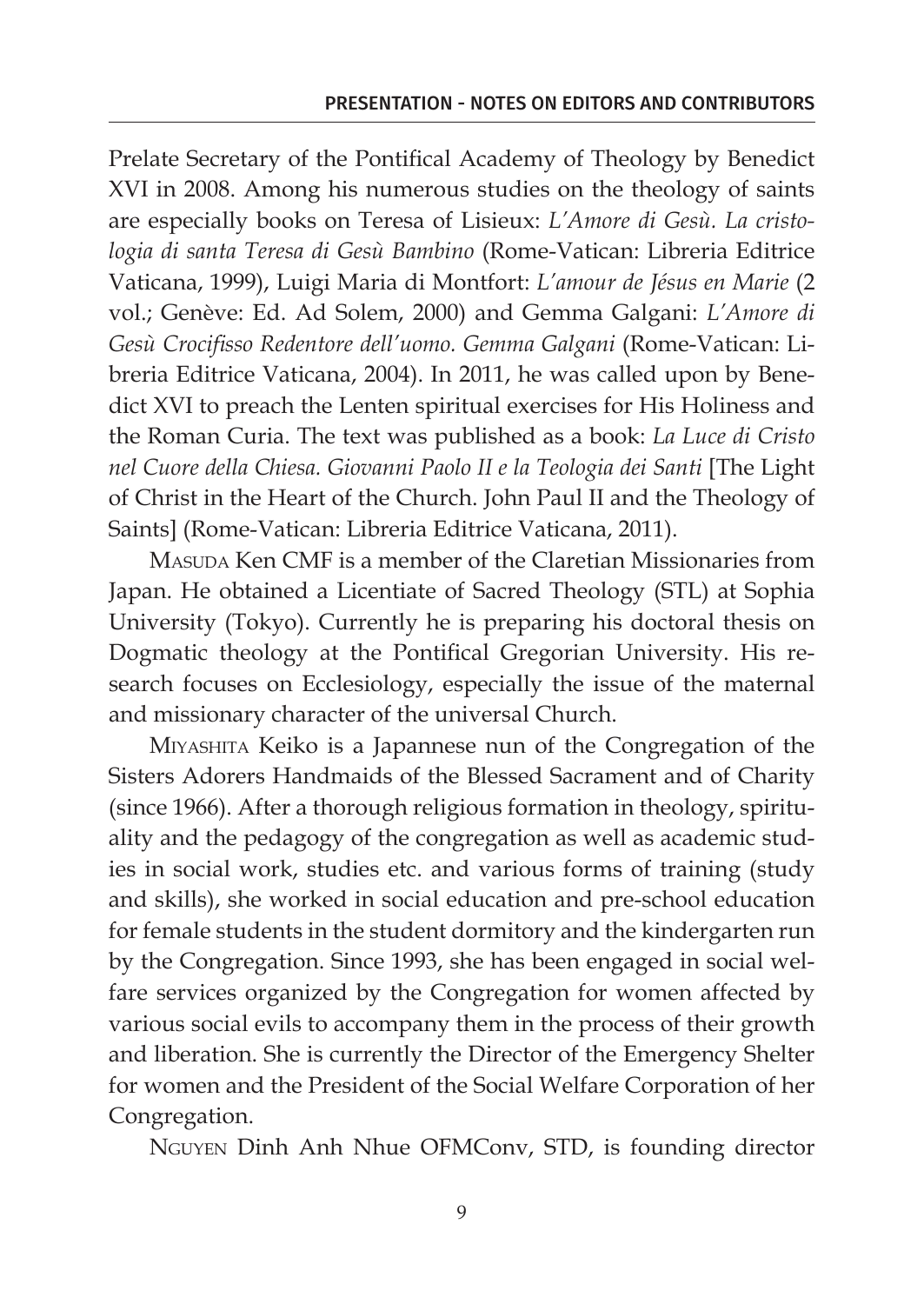of FIATS - Franciscan Institute for Asian Theological Studies at the Pontifical Theological Faculty of St. Bonaventure (*Seraphicum* - Rome), where he serves as President since March 2016. He is also Visiting Professor at the Pontifical Gregorian University and the Pontifical Urban University (Urbaniana), as well as Honorary Research Fellow at the University of Divinity / Catholic Theological College (Melbourne, Australia), where he taught from 2006 to 2011. His two latest publications are: *Gesù il saggio di Dio e la Sapienza divina: Indagine biblico-teologica introduttiva per ripensare la cristologia sapienziale nei vangeli sinottici*  [Jesus the Sage of God and Divine Wisdom: An Introductory Biblical-Theological Inquiry to Rethink the Wisdom Christology in the Synoptic Gospels] (Collana di Cristologia. Nuova Serie 3; Rome: Miscellanea Francescana, 2017); and *Numeri: Introduzione, Traduzione, Commento* [Numbers: Introduction, Translation, Comment] (Nuova Versione della Bibbia dai testi antichi; Cinisello Balsamo (MI): San Paolo, 2017).

Nguyen Van Vien holds a Master of Arts in Theological Studies (MA), a Master of Theology (MTh), a Master of Theology with Honours (MTh Hons) and a Doctor of Theology (DTh) in Ecclesiology from Sydney College of Divinity, Australia. His research focuses on Inculturation, Interreligious Dialogue and Ecclesiology. Currently, he is serving in Vinh Diocese, Vietnam.

Oppes Stéphane OFM is professor of Metaphysics in the Faculty of Philosophy at the Pontifical University *Antonianum* (Rome). Formerly Dean of the Faculty of Philosophy for two terms, between 2003 and 2008, he is currently Vice-Dean of the same Faculty and from December 2017 Director of the research quarterly *Antonianum*. After his doctoral thesis on the philosophy of language in Italy in the first half of the twentieth century (S. Oppes, *Dall'intuizione-espressione alla parola. La filosofia del linguaggio nel primo Novecento italiano* [Studia Antoniana 42; Rome: Antonianum, 2000), he received a Diploma in Medieval Studies with a thesis on the philosophy of language in St. Bonaventure, published in 2001. Since 2009 he has been a Theologian Consultor of the Congregation for the Causes of Saints, in which, he was Relator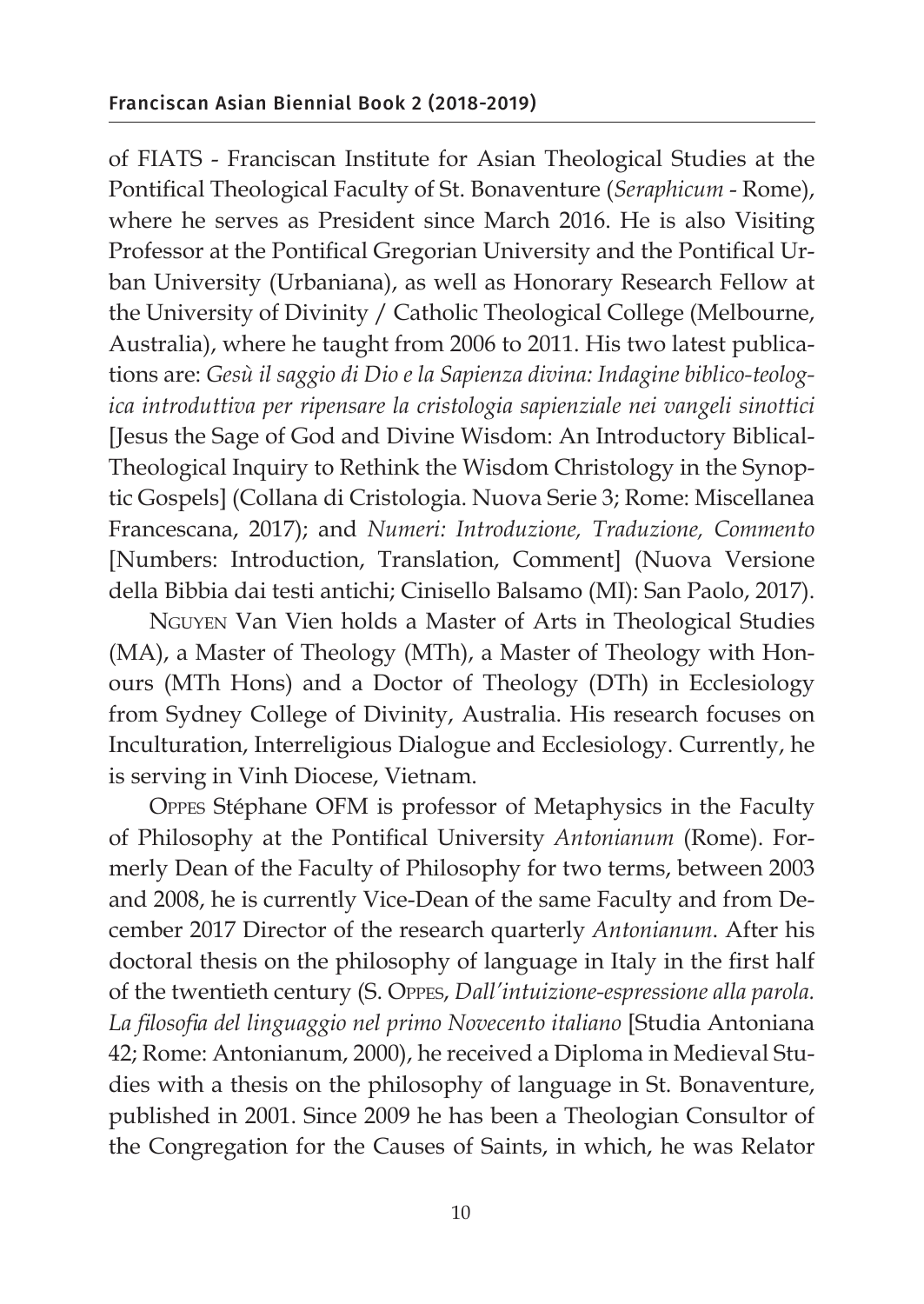*ad casum* for the five year period 2012-2017. For the Libreria Editrice Vaticana he edited the autobiographical memoirs of Blessed Gabriele Allegra (S. Oppes, *Le memorie di fra' Gabriele M. Allegra ofm, il "san Girolamo" della Cina* [Oriente Occidente 3; Rome-Vatican: Libreria Editrice Vaticana, 2005).

Panaligan Alfonsus (Dante) OFMConv holds a doctorate degree in Theology (STD) from the Pontifical Theological Faculty of St. Bonaventure (Rome). He published an extract of his dissertation: *Contemplation - Seeing and Hearing: A Theological Approximation Between*  Itinerarium mentis in Deum *of St. Bonaventure and* Das Betrachtende Gebet *of Hans Urs von Balthasar* (Rome 2016). His research focuses on the dialogue between the Confucian school of thought and St. Bonaventure. At present, he is working on the issue of authority according to Confucius, St. Francis and St. Bonaventure.

TORTI MAZZI Rita, a widow with three children, graduated in Political Science in 1966 from the "La Sapienza" University of Rome. In 2000, she obtained her Licentiate and Doctorate in Biblical Sciences from the Pontifical Biblical Institute with the thesis "Quando interrogare è pregare. La forza pragmatica delle proposizioni interrogative nel Salterio alla luce della letteratura accadica" ["When Interrogating is Praying: The Pragmatic Power of Interrogative Propositions in the Psalter in the Light of Akkadian Literature"]. In 2000-2001, she taught an Akkadian language course at Pontifical Urbaniana University, and subsequently several courses at the Pontifical Theological Faculty of St. Bonaventure (*Seraphicum*) (OT Historical Books; Pauline *Corpus*) and at the Pontifical Theological Faculty Marianum (Old Testament; Pentateuch and Historical Books), as well as a special license course at the Theological Faculty of Sicily (Praying and Walking in the Law according to the Psalter). She currently teaches the course on Wisdom Books and Psalms at the Pontifical Theological Faculty Marianum and the course "Gli inni delle Lettere Paoline sullo sfondo della preghiera ebraica" ["The Hymns of the Pauline Letters in the Background of Jewish Prayer"] at the Pontifical Theological Faculty of St. Bonaven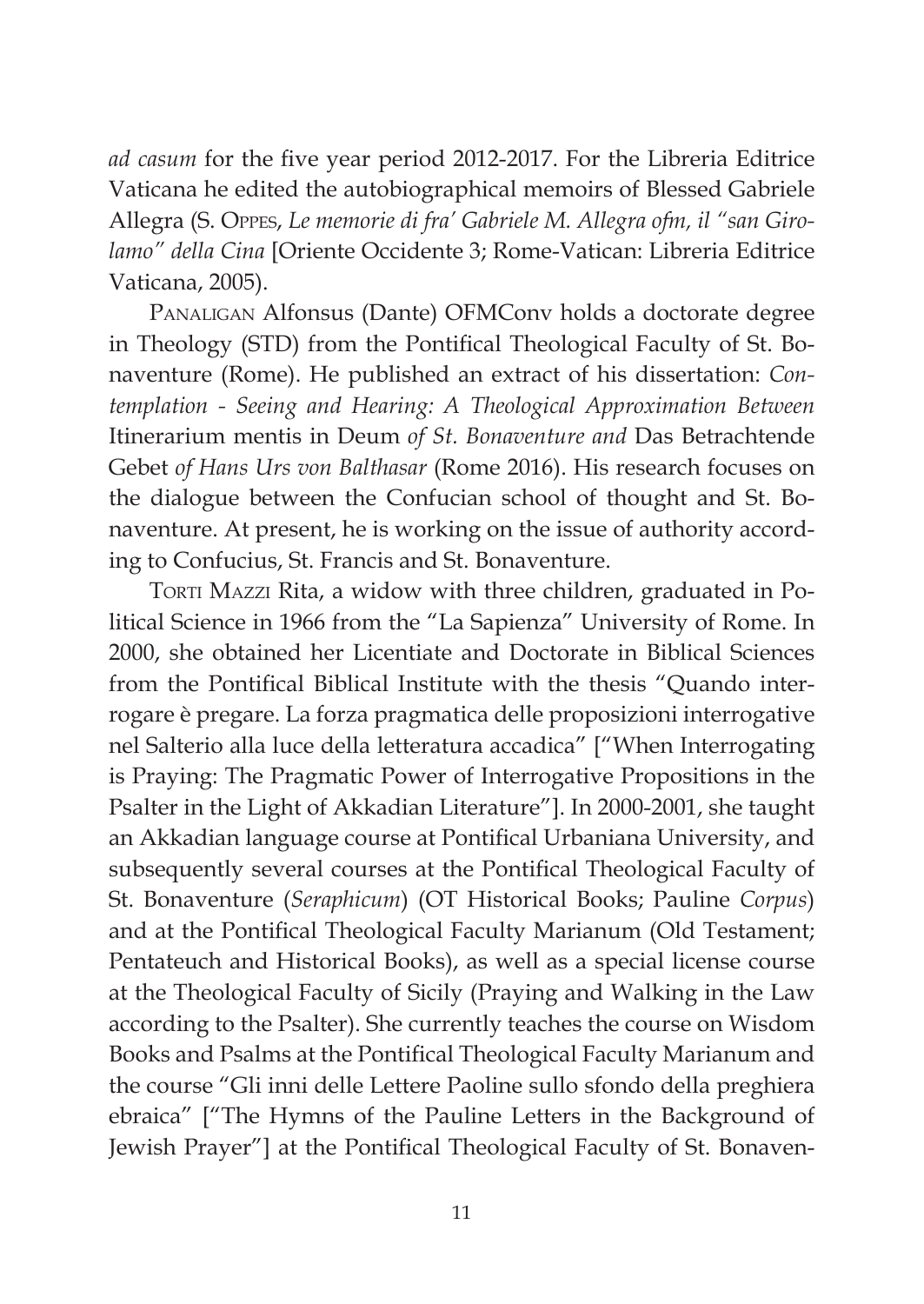ture. Her latest publication is *Voci e silenzi di donne nell'Antico Testamento* [Voices and Silences of Women in the Old Testament] (Cinisello Balsamo (MI): San Paolo, 2018).

Tran Van Hoai (Francis Xavier) OFMConv is a Vietnamese Franciscan priest and member of the Order of Friars Minor Conventual (the Immaculate Conception Province of Japan). After graduating in Mathematics and Computer Science, Hue University, Vietnam (2001), he studied at the Faculty of Theology of the Sophia University (Tokyo, Japan) and earned a Bachelor of Theology in 2009 and then a Master of Theology (STL) in 2012. From 2012 to 2016, he served in pastoral care at the Provincial Seminary in Tokyo, and was a member of the Committee of Formation, a member of the Liturgical Committee, and the vocation director of his religious province. Since October 2016, he has been doing pastoral ministry in the Basilica of St. Francis of Assisi, Assisi, Italy.

Winkler Jude OFMConv is a member of Our Lady of Angels Province in the US. He completed his undergraduate studies at St. Hyacinth College and Seminary in Granby, MA and at the Pontifical Theological Faculty of St. Bonaventure in Rome. He received his licentiate in exegesis (SSL) at the Ponticial Biblical Institute in Rome. He has written numerous articles on Bible Study for various magazines in Italy, the US, Kenya, and Great Britain. He is currently serving the Conventual Franciscan Order as a member of the General Definitory.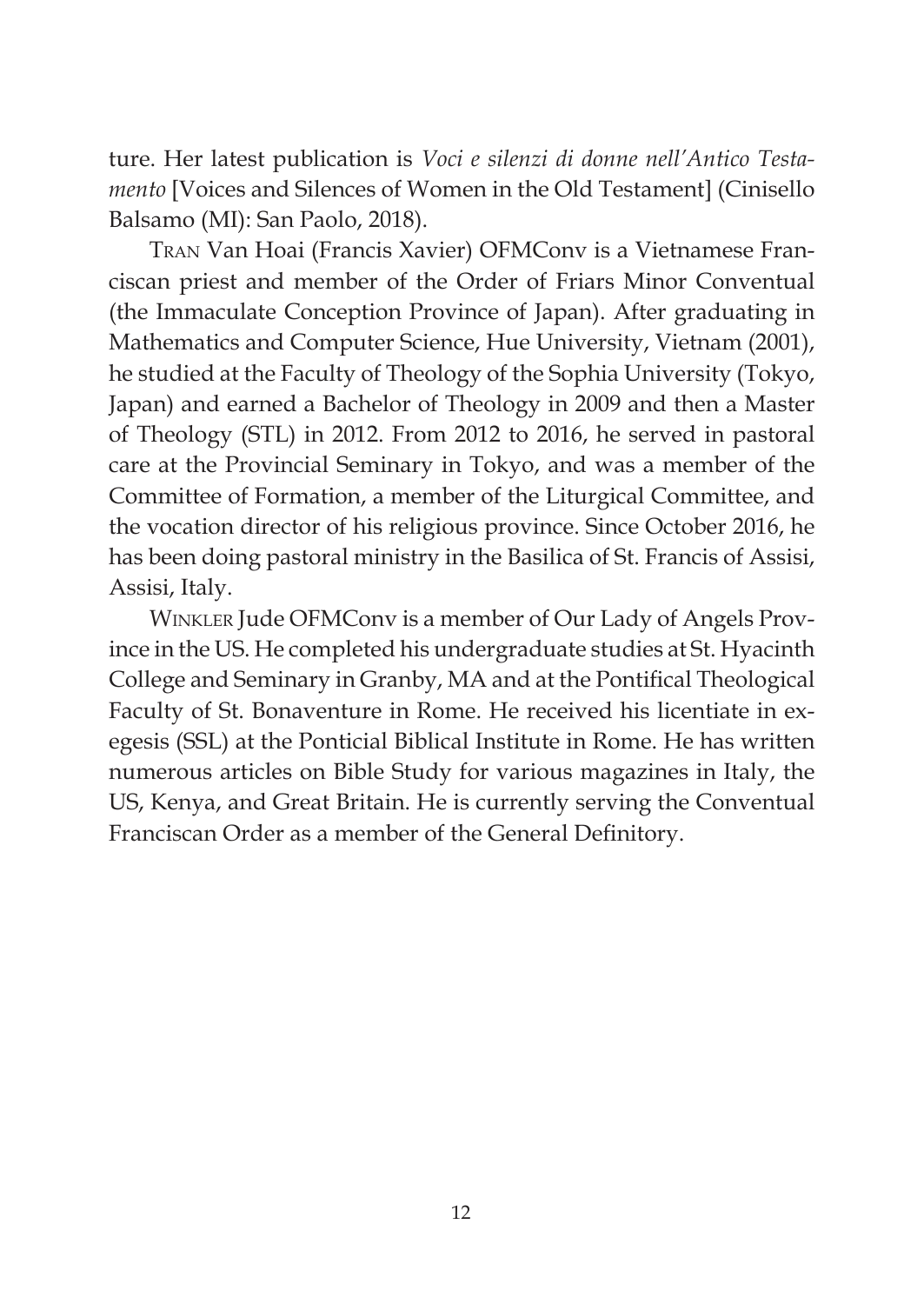## **CONTENTS**

| The Venerable Nguyen Van Thuan                                       |  |
|----------------------------------------------------------------------|--|
| <b>Theologian and Teacher of Christian Hope</b>                      |  |
|                                                                      |  |
| 1. The Story of Van Thuan: Non scholae sed vitae discitur  19        |  |
| 2. Van Thuan as Theologian of Hope: The Gospel and the Vatican II 20 |  |
| 3. Van Thuan Teacher of Hope: Prayer and Contemplation  23           |  |
| "I Take You With Me Day and Night"                                   |  |
| The Eucharistic Spirituality of Cardinal Nguyên Van Thuan            |  |
|                                                                      |  |
|                                                                      |  |
| 2. Always Carrying the Eucharistic Jesus with Him 30                 |  |
|                                                                      |  |
| 4. The Eucharistic Jesus Radiates His Love Towards All,              |  |
|                                                                      |  |
|                                                                      |  |
|                                                                      |  |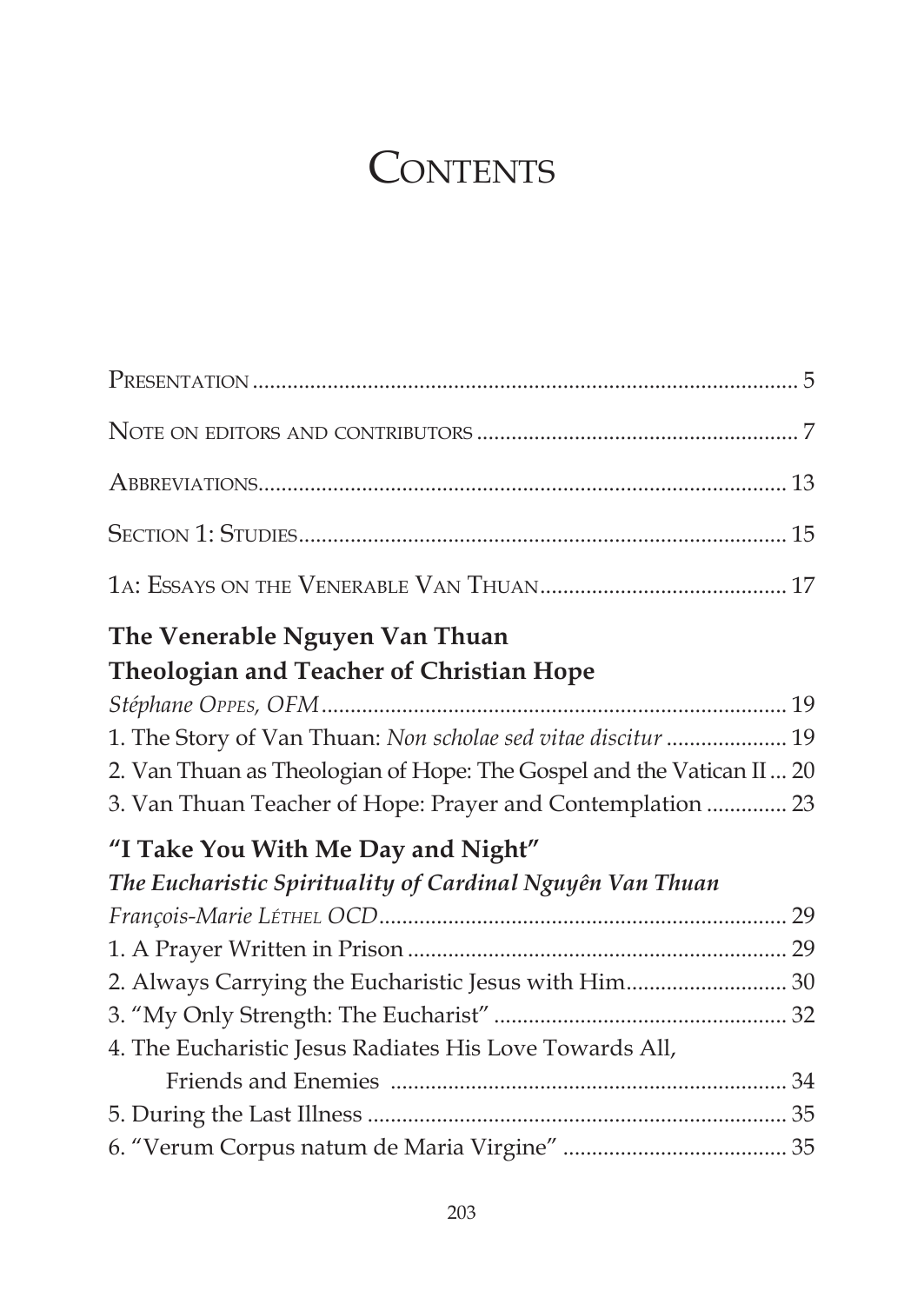| The Word of God - Forgiveness - Love                                  |  |
|-----------------------------------------------------------------------|--|
| Introductory Remarks on the Inculturated Reading of the Gospel        |  |
| in the Spiritual Exercises of Cardinal Van Thuan                      |  |
|                                                                       |  |
|                                                                       |  |
| 2. An Original Reading of the Genealogy of Jesus 42                   |  |
| 3. Forgiveness and Love of Jesus and of Christians 43                 |  |
|                                                                       |  |
|                                                                       |  |
| Creation and De-creation in the Literature of Mesopotamia             |  |
| and in the Book of Genesis                                            |  |
| <b>Reading Biblical Stories of Origin</b>                             |  |
| in the Ancient Near Eastern Cultural Context                          |  |
|                                                                       |  |
| 1. The gods of Mesopotamia and the God of Israel  53                  |  |
| 2. The Origin of the Universe in Mesopotamian Texts 55                |  |
| 3. The Creation of Humans in Mesopotamian Texts  59                   |  |
|                                                                       |  |
| 5. The Tree of the Knowledge of Good and Evil and the Tree of Life 69 |  |
|                                                                       |  |
|                                                                       |  |
|                                                                       |  |
|                                                                       |  |
| <b>Inculturation According to the Apostolic Exhortations</b>          |  |
| to Regional Churches                                                  |  |

#### *An Overview*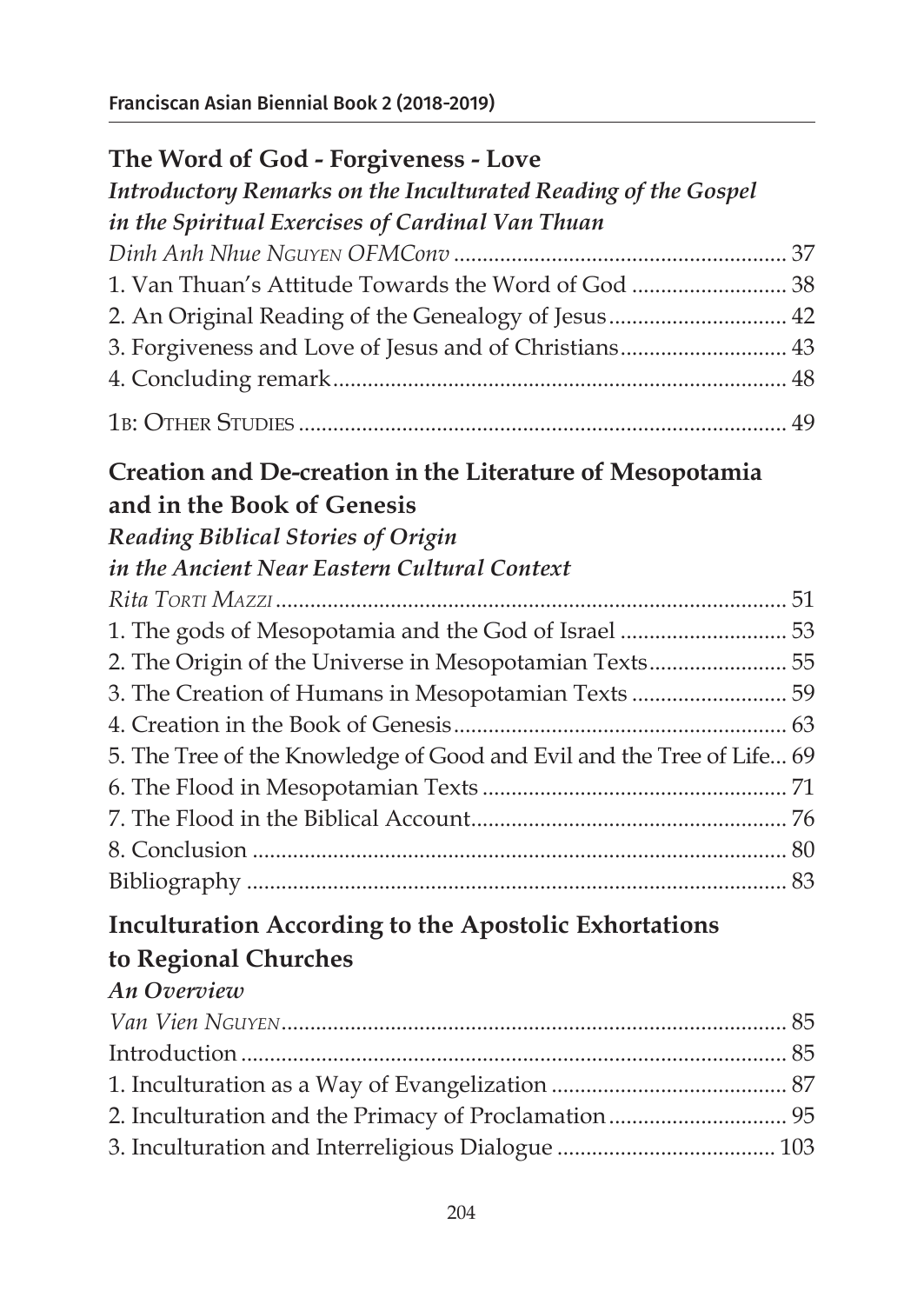#### Contents

| 4. Inculturation as an Orientation Towards Communion 112                                                                                   |  |
|--------------------------------------------------------------------------------------------------------------------------------------------|--|
| <b>Consecrated Life in Vietnam</b>                                                                                                         |  |
| <b>A Sacred Gift Rooted in Given Traditions</b>                                                                                            |  |
| and Defined by Its Missions in Christ                                                                                                      |  |
|                                                                                                                                            |  |
|                                                                                                                                            |  |
| 1. Consecrated Life in Vietnam as a Sacred Gift Rooted in Traditions 126<br>2. Consecrated Life in Vietnam as a Sacred Gift Defined by Its |  |
|                                                                                                                                            |  |
|                                                                                                                                            |  |
|                                                                                                                                            |  |
|                                                                                                                                            |  |
| The Fire of Faith                                                                                                                          |  |
| A Personal Reflection on the Japanese Martyrs                                                                                              |  |
|                                                                                                                                            |  |
|                                                                                                                                            |  |
|                                                                                                                                            |  |
| 3. Fire Against Fire: Aggressive Fear Against Silent Bravery 152                                                                           |  |
| 4. Martyrdom as a Mission to Transmit the Fire of Faith 153                                                                                |  |
| 5. Divine Mercy: The Only Coal to Keep the Fire 154                                                                                        |  |
|                                                                                                                                            |  |
|                                                                                                                                            |  |
| How to Live Faith in Today's Japan                                                                                                         |  |
| Continuing the Martyrs' Spiritual Heritage                                                                                                 |  |
|                                                                                                                                            |  |
| The Vietnamese Catholic Youth in Japan                                                                                                     |  |
| Presence, Pastoral Concerns, and Hopes                                                                                                     |  |
|                                                                                                                                            |  |
|                                                                                                                                            |  |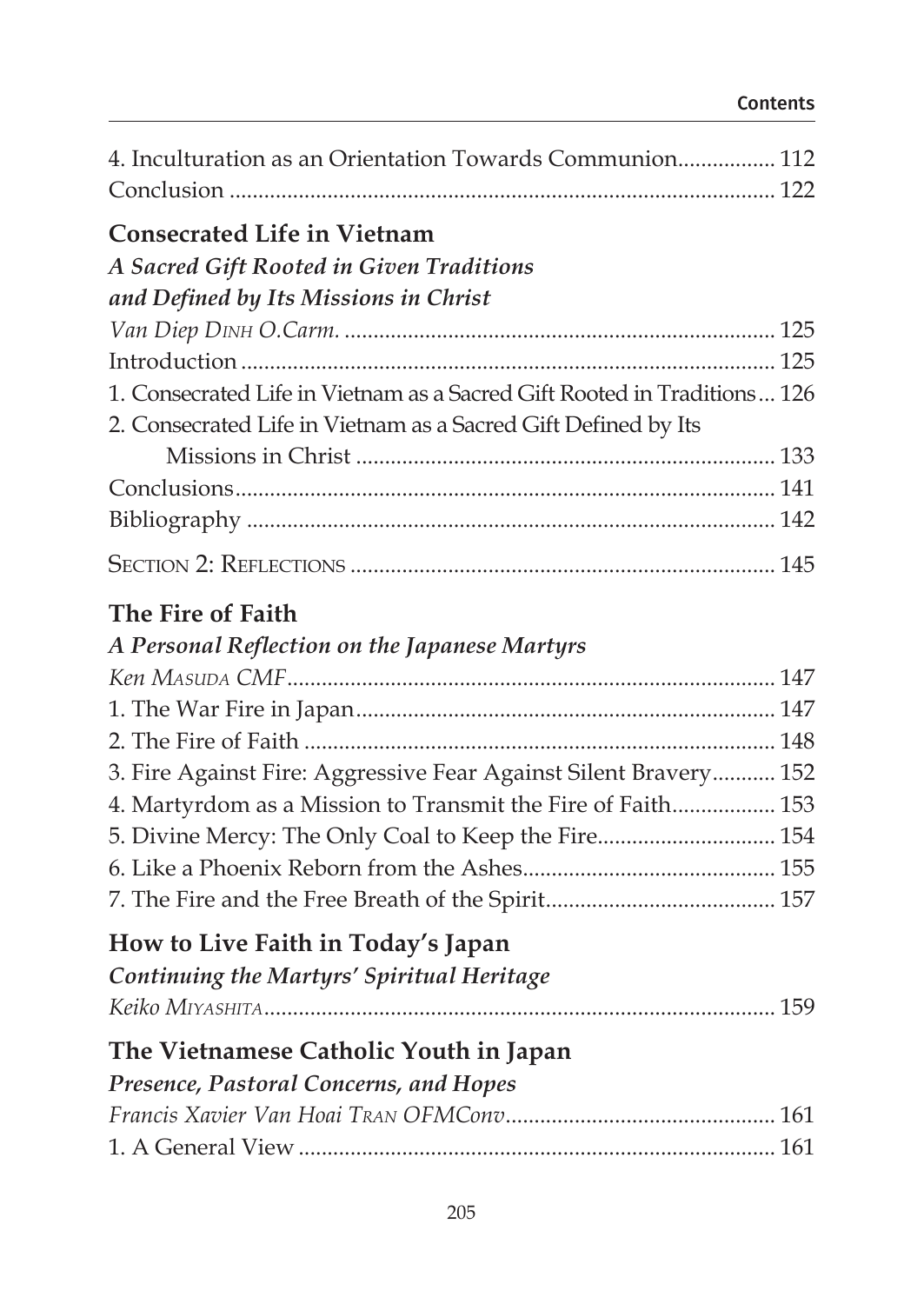### Franciscan Asian Biennial Book 2 (2018-2019)

| <b>North Korea</b>                                                |  |
|-------------------------------------------------------------------|--|
| <b>Waiting for an Ecclesiastical Spring</b>                       |  |
|                                                                   |  |
|                                                                   |  |
|                                                                   |  |
| <b>Filipino Friar-Students' Encounter</b>                         |  |
| <b>With the Franciscan Masters</b>                                |  |
| The Year of St. Bonaventure 2018-2019                             |  |
|                                                                   |  |
|                                                                   |  |
| 2. Summary: How God, Man, and the World are Presented in          |  |
| Itinerarium mentis in Deum, De reductio atrium ad theologiam      |  |
| and De triplici via? (Filipino Friars-Students' "reception")  177 |  |
| A Short Report on the International Symposium:                    |  |
| Transforming Asia: Challenges of the Christian Mission            |  |
| in Asia on the 20th Anniversary of Ecclesia in Asia               |  |
| (December 18-19, 2019)                                            |  |
| Dinh Anh Nhue NGUYEN OFMConv                                      |  |
| (with the collaboration of the Center for Chinese Studies         |  |
|                                                                   |  |
| A Bibliographical Overview                                        |  |
| on Books and Articles on Asian Theology in 2016-2019              |  |
|                                                                   |  |
|                                                                   |  |
| 2. Academic Articles on Asian Theology (2016-2019) 196            |  |
|                                                                   |  |